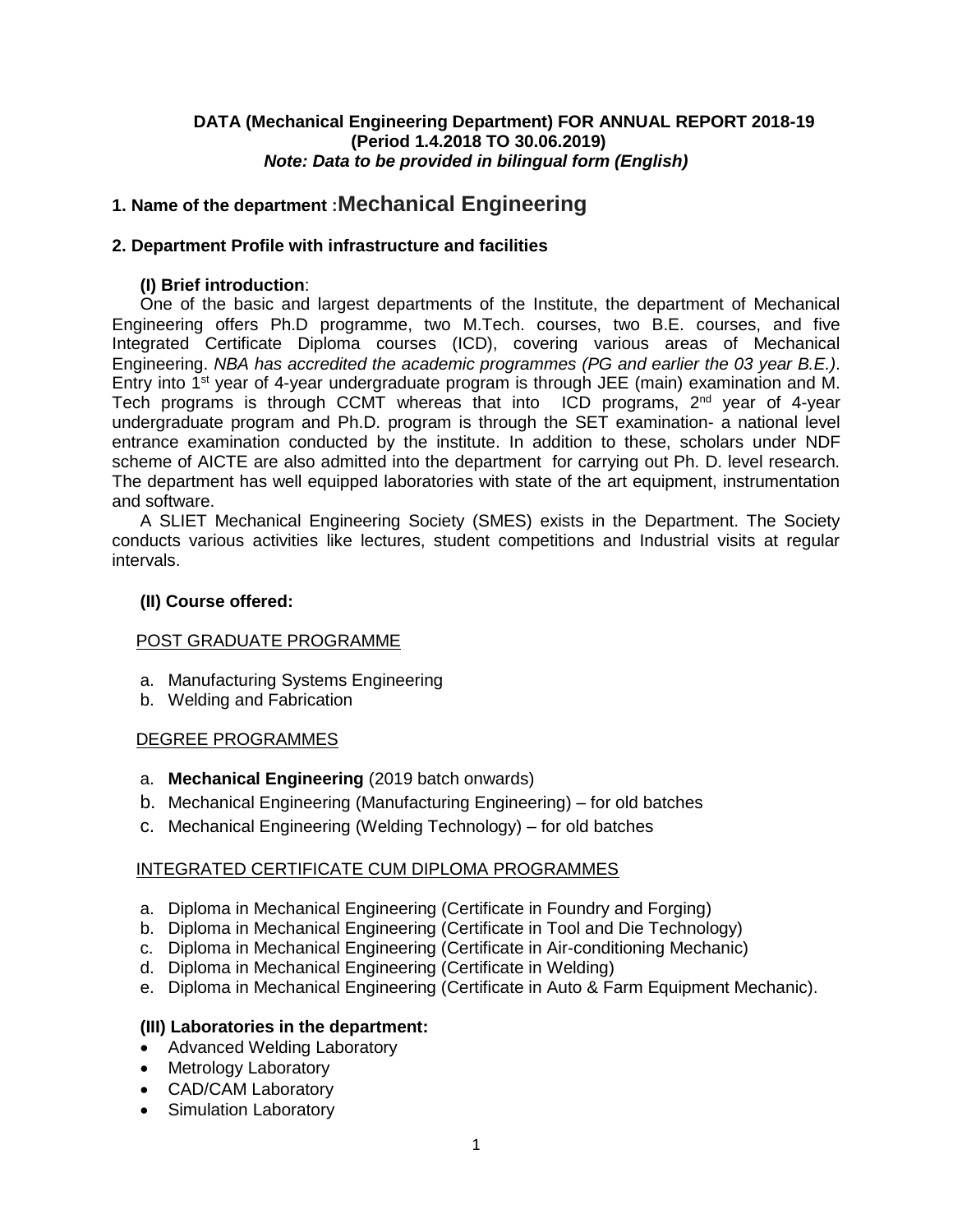- Industrial Automation & Mechatronics Laboratory
- SOM Laboratory
- Mechanics Laboratory
- Thermal Engineering Laboratory
- Fluid Machinery Laboratory
- Refrigeration and Air-conditioning Laboratory
- Auto-Farm Laboratory
- Innovation Centre
- Industrial Engineering Laboratory
- Advance casting Laboratory
- Welding Metallurgy laboratory

### **3. Research Publications**

### **a. Web of Science indexed Journals**

- i. Jastej Singh, A.S. Shahi, "Impact Toughness, Fatigue Crack Growth and Corrosion Behavior of Thermally Aged UNS S32205 Duplex Stainless Steel", Transactions of Indian Institute of Metals, Volume 72, [Issue](https://link.springer.com/journal/12666/72/6/page/1) 6, June 2019, pp 1497–1502.
- ii. Vivek Kumar, Vikas Rastogi, PM Pathak. "Modelling and Evaluation of the Hunting Behaviour of a High-Speed Railway Vehicle on Curved Track." Proceedings of the Institution of Mechanical Engineers, Part F: Journal of Rail and Rapid Transit 233, no. 2, February 2019, pp 220–36.
- iii. Anil Kumar, Rajesh Kumar, "Role of signal processing, modeling and decision making in the diagnosis of rolling element bearing defect: A review" Journal of Nondestructive Evaluation, Vol. 38(1), 2019, 5:1-29.
- iv. Prabjot Singh, Anuj Bansal, Deepak Kumar Goyal, "Erosion Wear Evaluation of HVOF Sprayed Wc-12co Coating On Some Pipeline Materials Using Taguchi Approach", Kovove Mater., Vol 57, 2019, 113–120.
- v. Jastej Singh, A.S. Shahi, "Metallurgical, impact and fatigue performance of electron beam welded duplex stainless steel joints", Journal of Materials Processing Technology, 272, 2019, 137-148.
- vi. Harmesh Kumar, Alakesh Manna, Rajesh Kumar, "Modeling and desirability approachbased multi-response optimization of WEDM parameters in machining of aluminum metal matrix composites", Journal of the Brazilian Society of Mechanical Sciences and Engineering, Vol. 40(9), September, 2018.
- vii. Harish Kumar Arya, Kulwant Singh, Ravinder K Saxena, "Effect of weld cooling rates on mechanical and metallurgical properties of submerged arc welded pressure vessel steel" Journal of Pressure Vessel Technology, Vol. 140 (4), 2018, pp 041406:1-7.
- viii. Bhupinder Singh, Kulwant Singh, V.Sahni, "Mechanical and Metallurgical Properties of Friction Stir Welded Magnesium Alloy Joints Using Different Pin Profiles" International Journal of Mechanical and Production Engineering (IJMPE), Vol. 6(8), 2018, pp 18-21.
- ix. Bhupinder Singh, Kulwant Singh and V. Sahni, "Modeling of the effect of process parameters on tensile strength of friction stir welded rare earth ZE-41 magnesium alloy joints" International Journal of Applied Engineering Research, Vol 13(5), 2018, pp 2882- 2891.
- x. Bhupinder Singh, Kulwant Singh, V. Sahni, "Predicting impact behavior of friction stir welded ZE-41 Magnesium alloy joints" Indian Journal of Science and Technology, Vol 11(16) , 2018, pp 1-12.
- xi. Rakesh Kumar, V Sahni, "Effect of Copper and Magnesium Stoichiometric Additions and Thermal Aging on the Mechanical Properties of Cast Aluminium Alloys". Indian Journal of Science and Technology, Vol. 11(48), 2018, 1–7.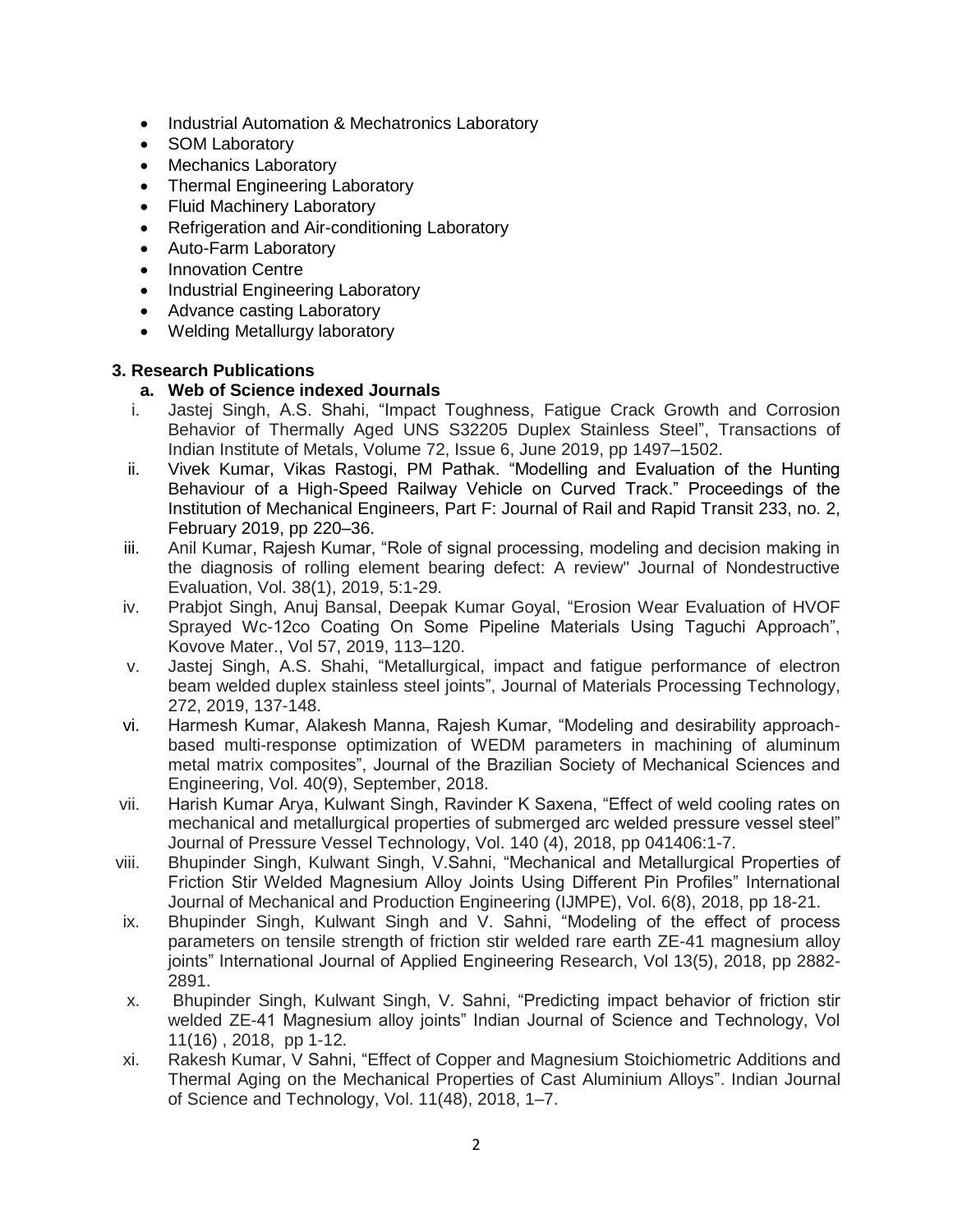- xii. Rahul Gupta, Pardeep Gupta, "Fabrication of Μicro-Channels on Pure-Ti by USM and Its Surface Roughness Analysis", Ciencia e Tecnica, Vitivinicola, Vol. 33(7), 2018, pp. 92- 97.
- xiii. Anil Kumar, Rajesh Kumar, "Adaptive artificial intelligence for automatic identification of defect in the angular contact bearing" Neural Computing and Applications, Vol. 29(8), 2018, 277–287.
- xiv. Arvind Jayant, V. Giri, Sunil Luthra, P K. Singh, "A state-of –art literature survey of Grey Relational Analysis (GRA) applications in competitive business environment" International journal of industrial and systems engineering, Vol.30(4), 2018, pp 425-448.

## b. **Scopus indexed Journals (Excluding Web of Science)**:

Author(s), Title, Name of Journal, Vol, Month, Yr, pp

- i. R. R. Choudhary, H. Kumar, Shankar Singh, "Experimental investigation on surface characteristics in Electrical Discharge Surface Grinding (EDSG) of 6061Al/Al2O3p 10% composite", Advances in Materials and Processing Technologies, Vol. 5(1), 2019, 1-24.
- ii. Pardeep Gupta, Aman Hooda, "Manufacturing Excellence through Total Productive Maintenance Implementation in an Indian Industry: A Case Study", International Journal of Mechanical and Production Engineering, Research and Development, Vol. 9(3), June 2019, 1593-1604.
- iii. Rakesh Kumar, V Sahni "Study on Morphology and Mechanical Properties of Stoichiometrically Developed Al-Cu-Mg Cast Alloy". International Journal of Mechanical Engineering and Technology, Vol. 10(04), 2019, 661–670.

### **c. Other peer reviewed Journals**

- i. Dhananjay Singh Yadav, Raj Kumar Yadav, "Study of Ferro-boron content by paste technique on microstructure in hard faced mild steel", International journal of Management, IT & Engineering, Vol. 9(6), June 2019, 54-65.
- ii. R K Yadav, G N Singh, "Modelling of detention period of coal wagon rakes in medium capacity thermal power plants", International journal of Management, IT & Engineering, Vol. 9(5), May 2019, 83-99.
- iii. Vivek Gupta, Arvind Jayant "Evaluating Low Carbon Supply Chain Practices in India using Fuzzy Tool based Importance and Performance Analysis" Journal of Energy, Environment & Carbon Credits Vol. 9(1), 2019, 1-11.
- iv. Sumit Kumar, Sunil Kumar, "Comparative study of Trajectory Control methodologies for Underwater Flexible Rayleigh Robot Manipulator using Bond Graph Approach," International Journal of Research and Analytical Reviews, Vol. 5(4), 2018, 23-30.
- v. Arvind Jayant, Janpriy Sharma "Modelling and Simulation of pre-production scenario of a farm equipment manufacturing Indian Micro Small Medium Enterprise (MSME)" SciFed Computer Science & Applications, Vol. 1(3), 2018, 1-14.
- vi. Arvind Jayant "An Analytical Hierarchy Process (AHP) Based Approach for Supplier Selection: An Automotive Industry Case Study" International Journal of Business Insight and Transformation, Vol. 11(I), March 2018, 36-45.
- vii. Arvind Jayant, Janpriy Sharma "A comprehensive literature review of MCDM techniques ELECTRE, PROMETHEE, VIKOR AND TOPSIS Applications in Competitive Business Environment" International Journal of Current research, Vol. 10(2), February 2018. 65461-65477.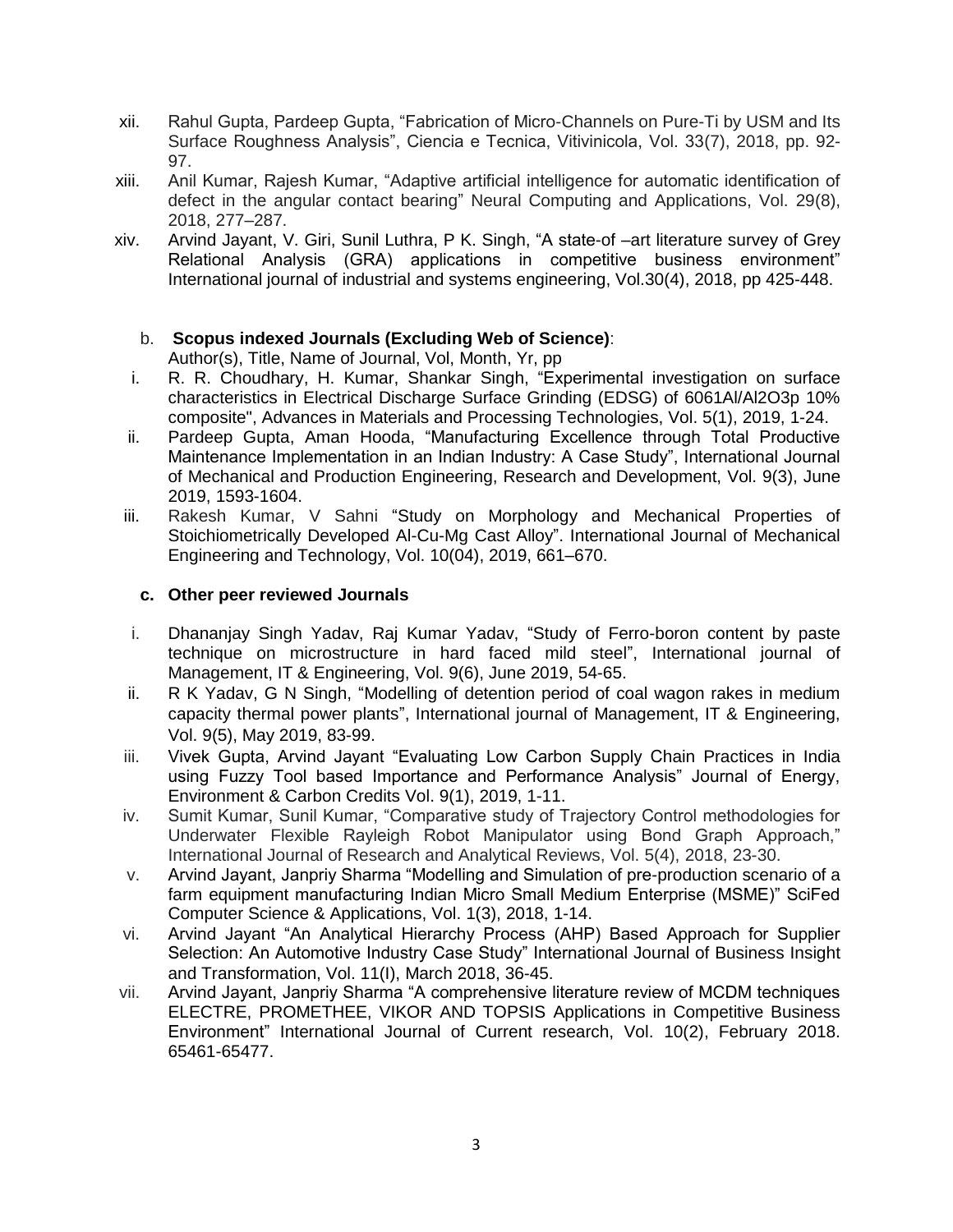- viii. Madhukar Chhimwal, Arvind Jayant "Modelling of the Critical Success Factors (CSF's) for Sustainable Supply Chain Risk Mitigation" SUPPLY CHAIN PULSE: A Journal of Supply Chain and Logistics Management, Vol. 9(1), 2018.
- ix. Gagandeep Singh, Arvind Jayant "Advanced Surface Finishing Processes: A Comprehensive Review & Future Research Directions" International Journal of Engineering Science and Technology, Vol. 10(7), 2018, 213-252.
- x. Vivek Kumar," Investigation of the effect of car suspension parameters on ride comfort", Global Journal of Engineering Science & Researches, Vol. 5(5), 2018, 25-32.
- xi. Vivek Kumar," Investigation of ECM parameters on the MRR in machining of AISI 304 steel", Global Journal of Engineering Science & Researches, Vol. 5(5), 2018, 1-8.
- xii. Vivek Kumar," Surface roughness prediction model for electro chemical machining of SS-304 steel using response surface methodology", International Journal of Engineering Sciences & Research Technology, Vol. 7(5), 2018.
- xiii. Vivek Kumar, "Modelling and simulation of a passenger car for comfort evaluation", International Journal for Research in Applied Science & Engineering Technology (IJRASET**),** Vol. 6(4), 2018, 4013-4018.
- xiv. Shaninder Kumar, Rajesh Kumar, Rakesh Kumar, "Experimental study on process parameters of tungsten inert gas (TIG) welded AL6063/SiCp metal matrix composites" International journal for research in applied science & engineering technology*,* Vol. 6(10) 2018.**s**

## d. **Full Paper in International conferences**

Author(s), Title, Name of conference, Month, Yr, pp

- i. Mohd Majid, Abhishek Shrivastava, "Influence of AA-GTA Welding on the Weld Metal Penetration" Proceedings of the World Congress on Engineering 2019 WCE 2019, July 3-5, 2019, London, U.K.
- ii. J.S.Gill and A S Shahi, 'Effects of Electromagnetic Field Intensity on Gas Metal Welding Arc in Stainless Steel Cladding Overlays in World Congress on Engineering 2019 WCE 2019, July 3-5, 2019, London, U.K.
- iii. Pardeep Gupta, Sumit Kumar "Productivity improvements in an Indian automotive OEM using Heijunka, a lean manufacturing approach: A case study", 6th International Conference on Production and Industrial Engineering 8-10 June 2019.
- iv. Anuj Bansal, Jonny Singla, Shivam Pandey, Prem Raj, "Design and Development of High-Velocity Submerged Water Jet Cavitation Erosion Test Rig" presented in VIth International Conference on Production & Industrial Engineering (CPIE 2019), 08-10 June 2019, held at Dr B R Ambedkar National Institute of Technology, Jalandhar.
- v. Amrinder Singh, Anuj Bansal, Jagtar Singh, Anil Kumar Singla, "Effect of Cryogenic Treatment on Mechanical and Metallurgical Properties of Ss410" Presented in VIth International Conference on Production & Industrial Engineering (CPIE 2019), 08-10 June 2019, held at Dr B R Ambedkar National Institute of Technology, Jalandhar, Punjab.
- vi. Nitin patel, Jonny Singla, Ravindra Kumar Saxena, "Taguchi Based Optimization of Process Parameters For Electrochemical Machining (ECM) Of Nimonic-263", 6th International Conference on Production & Industrial Engineering (CPIE-2019), June 8th-10th 2019 at Dr. B R Ambedkar National Institute of Technology, Jalandhar, Punjab.
- vii. Rahul Gupta, Pardeep Gupta, "Optimization of Process Parameters for the Fabrication of Micro-Channels on Pure-Ti by USM through GRA", 7<sup>th</sup> International Conference on Advancements in Engineering & Technology-2019" (ICAET-2019) held on 15<sup>th</sup> & 16<sup>th</sup> March, 2019 at BGIET, Sangrur.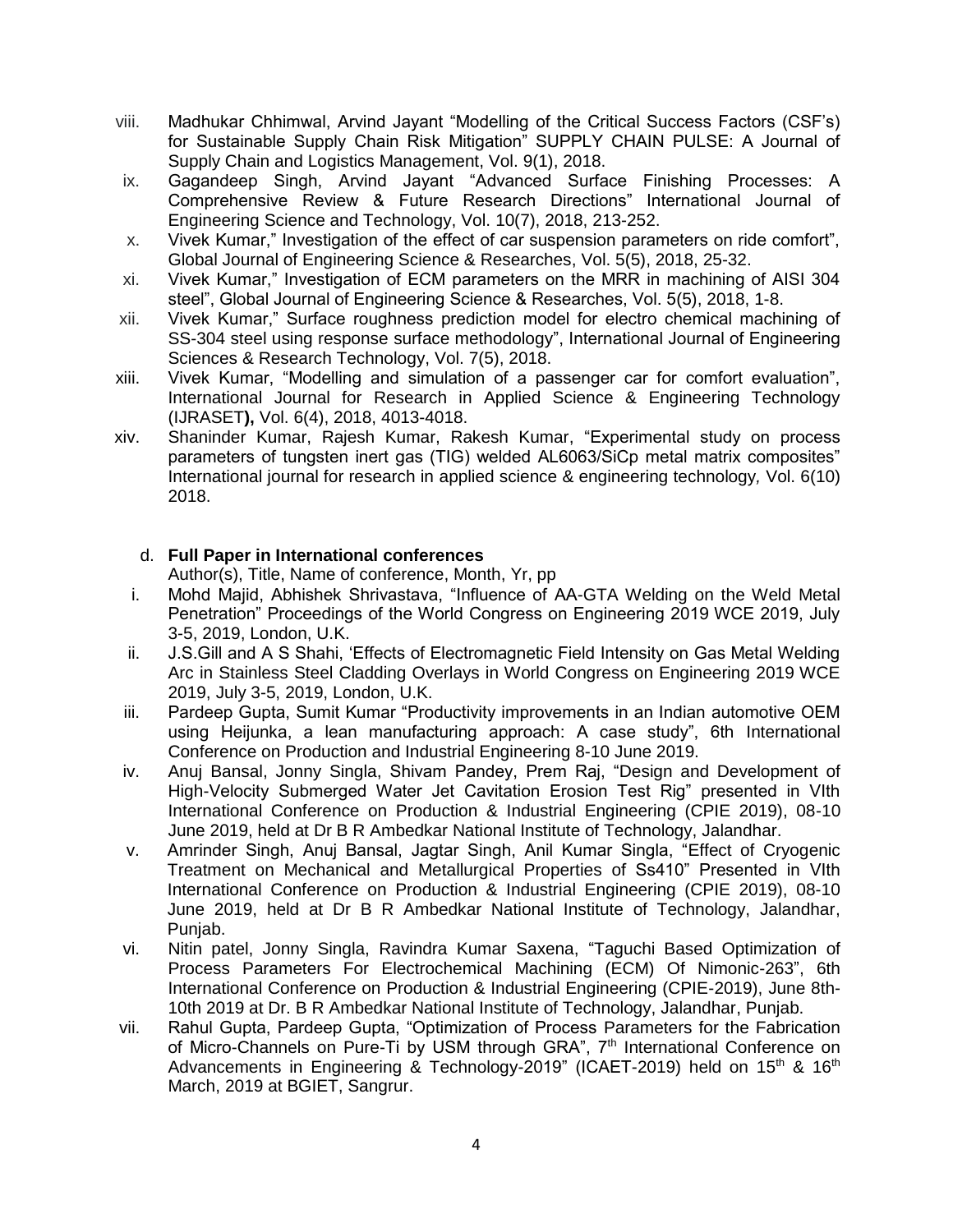- viii. Pardeep Gupta, Anikesh Mittal, & Aman Hooda "Decrease in Rejection Rate of Internal Gears through Quality Control Story Initiative under TQM: A Case Study",  $7<sup>th</sup>$ International Conference on Advancements in Engineering & Technology-2019" (ICAET-2019) held on  $15<sup>th</sup>$  &  $16<sup>th</sup>$  March, 2019 at BGIET, Sangrur.
- ix. Mukesh Kumar, Manisha Kumari, Deenbandhu Kumar and Kulwant Singh, "Development of exothermic flux for enhanced metal deposition rate, penetration and reinforcement in submerged arc welding" Proceeding of International Conference on Advancement in Engineering and Technology (ICAET-2019) held at BGIET, Sangrur, during March 15-16, 2019, pp 193-197
- x. Surinder Kumar, Rajesh Kumar, "Worm and wheel gears fault frequency extraction using minimum entropy deconvolution-based envelope of the vibration signal" 2nd International Conference on New Frontiers in Engineering, Science & Technology (NFEST 2019), NIT Kurukshetra,18-22 Feb. 2019.
- xi. Shivesh Kumar, Sunil Kumar, "Arduino Based Economic and Real Time Consumption Rate Computing," 2nd International Conference on New Frontiers in Engineering, Science & Technology (NFEST 2019), NIT Kurukshetra from February 18-22, 2019.
- xii. Nitin Mahay, R K Yadav, "An experimental investigation into heat transfer characteristics of aqua based Cu nano fluid for automobile radiator", NFEST-2019 at NIT, Kurukshetra, 18-22 Feb. 2019..
- xiii. SK Chaubey, Shankar Singh, A Singh, "Some investigations into machining of AISI D2 tool steel using wire electro discharge machining (WEDM) process", Materials Today Proceedings (Elsevier) ISSN:2214-7853, Vol. 5(11), 2019, pp. 24347-24357.
- xiv. Anikesh Mittal, Pardeep Gupta & S. Vardhan, ''Improving Product Quality and Customer Satisfaction in Industry through Quality Assurance System: A case study'', Proceedings of 51<sup>st</sup> Annual Convention of Operations Research Society of India and International Conference on Industrial Engineering and Operations Research (IEOR-2018) held at IIT, Mumbai, December 16 – 19, 2018.
- xv. Anikesh Mittal, Pardeep Gupta, Pushpinder,'' Manufacturing Performance Improvement Analysis using Six Sigma DMAIC Methodology: A case study ", Proceedings of 51<sup>st</sup> Annual Convention of Operations Research Society of India and International Conference on Industrial Engineering and Operations Research (IEOR-2018) held at IIT, Mumbai, December 16 – 19, 2018.
- xvi. Arvind Jayant, Shweta Singh "An Integrated Approach with MOORA, SWARA, and WASPAS Methods for Selection of 3PLSP" presented in the International Conference ICIEIND 2018, organized by IIIE Odisha Chapter, in collaboration with Siksha 'O' Anusandhan (Deemed to be University) during 27th to 30th September 2018, Campus 1 (ITER), Bhubaneswar, Odisha.
- xvii. Janpriy Sharma, Arvind Jayant "Design of Multi echelon supply chain network in manufacturing environment: A Simulation Study" presented in the International Conference ICIEIND 2018, organized by IIIE Odisha Chapter, in collaboration with Siksha 'O' Anusandhan (Deemed to be University) during 27th to 30th September 2018, Campus 1 (ITER), Bhubaneswar, Odisha.
- xviii. J.S.Gill, Mulayam Singh, "Improving corrosion resistance of SS316L claddings by GMAW process under the influence of weld pool vibrations" in International conference on metallurgy technology and materials ICMTM -2018 at London, U.K. August 18-19, 2018
- xix. Sumit. Saini, Shankar Singh, K. Singh, A. Singh "Some studies into weldability of rice husk ash aluminium matrix composites using TIG welding (paper ID 57)", International Conference on Advances in Materials and Manufacturing Applications-IConAMMA 2018,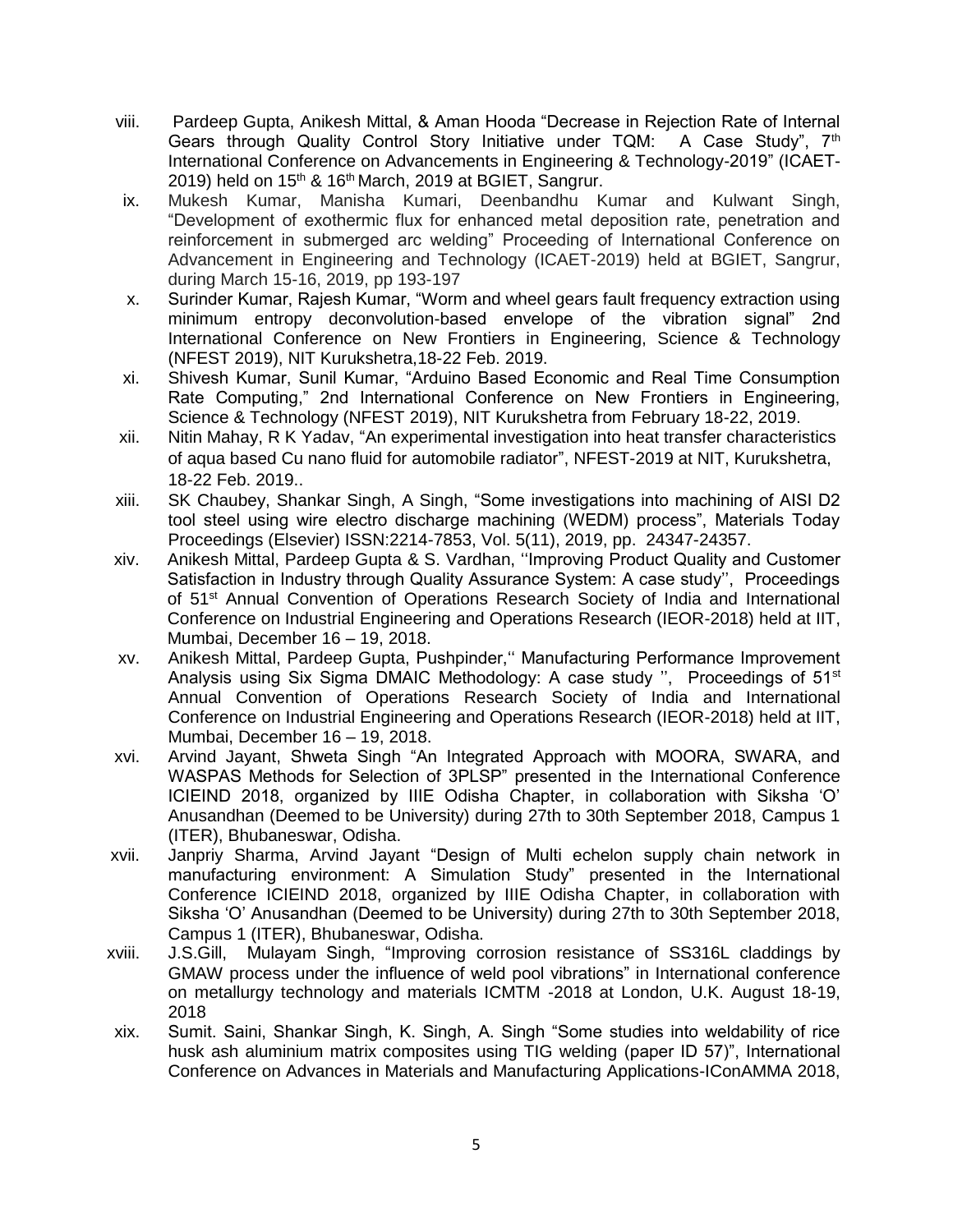Amrita Vishwa Vidyapeetham University Campus, Junnasandra, Carmelaram, Kasavanahalli, Bengaluru, Karnataka 560035 (16-18 August,2018).

- xx. Maninder Singh, Shankar Singh, K. Singh, A. Singh "Multi-objective optimization of Electrical Discharge Machining of Nimonic 75 using Teaching Learning Based Optimization (TLBO) Algorithm", International Conference on Advances in Materials and Manufacturing Applications-IConAMMA 2018, Amrita Vishwa Vidyapeetham University Campus, Junnasandra, Carmelaram, Kasavanahalli, Bengaluru, Karnataka 560035 (16- 18 August,2018).
- xxi. Anmol. S. Verma, Shankar Singh, K. Singh, A. Singh "An Exploratory Investigation and Optimization of Taper Cutting Operation with Wire Electro Discharge Machining (paper ID 84)", International Conference on Advances in Materials and Manufacturing Applications-IConAMMA 2018, Amrita Vishwa Vidyapeetham University Campus, Junnasandra, Carmelaram, Kasavanahalli, Bengaluru, Karnataka 560035 (16-18 August,2018).
- xxii. Anikesh Mittal, Pardeep Gupta, ''Quality Improvement of Intermediate Shaft used in Steering Column through TQM: A Case Study'', Proceedings of the 2nd European Conference on Industrial Engineering and Operations Management (IEOM) Paris, France, July 26-27, 2018.
- xxiii. J.S. Gill, Sikandar Singh Dhiman, "Effect of intermetallic compound deposits on wear resistance and microhardness on AISI 1020 steel substrate using GTAW process" in International conference on design and manufacturing engineering ICDME at Monash University, Melbourne, Australia during July 16-18, 2018.
- xxiv. Vivek Kumar, Vikas Rastogi, P. M. Pathak, "Investigation of effect of wheel/track irregularities on the dynamic response of the railway track using bond graph", International conference on "Bond graph modeling and simulation" (ICBGM'2018), 9-12 July 2018, Bordeaux, France, Simulation Series Vol. 50(12) Pub: The society for modeling and simulation international, 2018.
- xxv. Sunil Kumar, Rastogi Vikas, Pardeep Gupta, "A hybrid control scheme for modeling and control of 1-DOF flexible arm URM for welding applications", 13th International Conference on Bond Graph Modeling (ICBGM 2018), BORDEAUX, France, 9 – 12 July 2018, Summer Simulation Multi-Conference (SummerSim'18) Society for Modeling & Simulation International ( SCS ), Simulation Series Vol 50 (12), 2018, 155-162.
- xxvi. Janpriy Sharma, Arvind Jayant "Modelling, Simulation and Optimization of Product Flow in A Multi-Products Manufacturing Unit: A Case Study" presented in the 5th-International conference on Production & Industrial Engineering (CPIE-2018), organized by NIT Jallandhar at Bangkok, Thailand during 26-29 June 2018.
- xxvii. Jitendra Upadhyay, Anuj Bansal, Jagtar Singh, "Effect on Mechanical And Metallurgical Properties Of Cryogenically Treated Material Ss316" presented in Vth International Conference on Production & Industrial Engineering (CPIE 2018), 26-29 June 2018, held in Bangkok, Thailand.

### **4. Other publications :**

**a. Book Chapters**

**Author(s). Title of chapter. Name of Book, Publisher. Year. ISBN no.**

**1. Book Chapter**: Arvind Jayant, Neeru "Decision Support framework for smart implementation of green supply chain practices" in the book titled "Studies in Big data" Springer book series (2019), Springer Publishers, New Delhi-New York-London. **(SCOPUS-INDEXED)**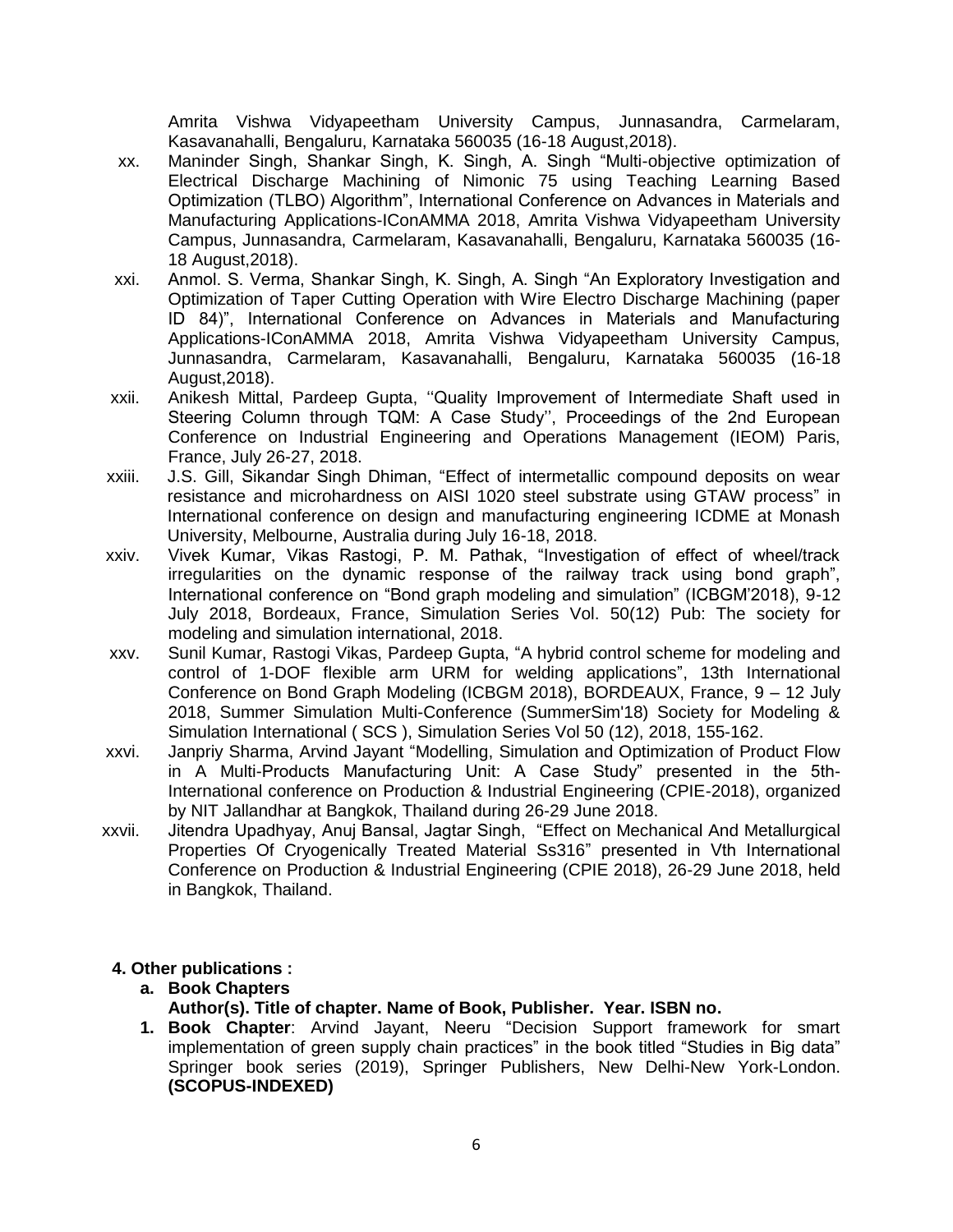- **2. Book Chapter**: Arvind Jayant, Janpriy Sharma "Modelling, Simulation and Optimization of Product Flow in a Multi-products Manufacturing Unit: A Case Study" in the book titled "Operations Management and Systems Engineering", pp 185-214, April 2019. Online ISBN978-981-13-6476-1. Springer, Singapore.
- **3. Book Chapter**: Jitendra Upadhyay, Anuj Bansal, Jagtar Singh, **"**Effect on Mechanical and Metallurgical Properties of Cryogenically Treated Material SS316**"** In: Sharma V., Dixit U., Alba-Baena N. (eds) Manufacturing Engineering. Lecture Notes on Multidisciplinary Industrial Engineering. Springer, Singapore, ISBN: 978-981-13-6287-3, pp. 97-108, 2018.

## **5. Expert lectures organized**:

- 1. Expert lecture on 13<sup>th</sup> June 2019 by Prof. Noé G. Alba-Baena, Department of Industrial and Manufacturing Engineering, Universidad Autonoma de Ciudad Juarez (Autonomous University of Juarez City) on Nano Composite Processing was organized in Mechanical Engineering Department, SLIET, Longowal under TEQIP-III (Coordinated by: Anil Kumar Singla and Anuj Bansal)
- 2. An expert lecture on "Properties & Applications of Smart Lubricants" was delivered by Prof. Vijay Kumar Sukhwani, Government Engineering College, Ujjain, on 4th February 2019 in Department of Mechanical Engineering. Prof. Rajesh Kumar and Prof. Ravinder K. Saxena coordinated the activity.
- 3. An expert lecture on "Laboratory Safety" was delivered by Captain Anil Kumar (Retd.) Indian Navy now heading Training and sourcing Tenon Group of Company, New Delhi on 18th January, 2019 in Department of Mechanical Engineering. Dr. Indraj Singh, coordinated the activity.
- 4. An expert lecture on "Latest trends in welding" was delivered by Er. Honny Garg, Senior Engineer, ISGEC, Yamunanagar, Haryana on 31st October, 2018. Prof. Kulwant Singh and Mr. Navneet Goyal coordinated the activity.
- 5. An expert lecture on "Latest NDT inspection methods in welding, forging and casting" was delivered by Er. D. N. Gaur, Ex. Chief Engineer and Scientist-H, NPCI on 10th October, 2018. Prof. Kulwant Singh coordinated the activity.
- 6. A motivational lecture was delivered by Er. Digant Kumar, Dy. Manager, HMEL Refinery on 4th October, 2018. Dr. Manoj Kumar and Mr. Navneet Goyal coordinated the activity.
- 7. An expert lecture on "Quality of Welding Electrodes" was delivered by Er. Sanjay Parmar, Quality Control Engineer, Adani Electrode on 31st October, 2018. Prof. Kulwant Singh and Mr. Navneet Goyal coordinated the activity.
- 8. The experts from GATEFORUM, Chandigarh have delivered Technical Lecture and interacted with students for preparation of GATE 2019 Examination on  $10<sup>th</sup>$  October, 2018. Prof. Kulwant Singh coordinated the activity.
- 9. An expert lecture on "Balance between Stress and Excellence in Life" was delivered by Dr. Navneet Arora, Professor, Department of Mechanical and Industrial Engineering, IIT Roorkee on 06 September, 2018. Prof. Kulwant Singh coordinated the activity.
- 10. Career Counselling in Auto CAD & Solid Works was organized in the Mechanical Engineering Department on 29 August, 2018. Expert lectures were delivered by Mr. Simranjeet Singh Bains (Regional Manager) and Mr. Arun Choudhary (Technical Manager) Autodesk, Chandigarh. Prof. Rajesh Kumar coordinated the activity.
- 11. Senior Application Engineer Sh. Mukesh Pathak (Kadkaraft Systems Pvt. Ltd., Chandigarah) delivered expert lecture on "Benefits of using Casting Simulation Software Adstefan" on 11th May, 2018.Sh. Rakesh Kumar Coordinated the activity.
- 12. Sh.Sanjay Kumar Hans, Manager-Cold Chain Project Design Services and Technical Training, Emerson Commercial and Residential solutions, Noida delivered specialized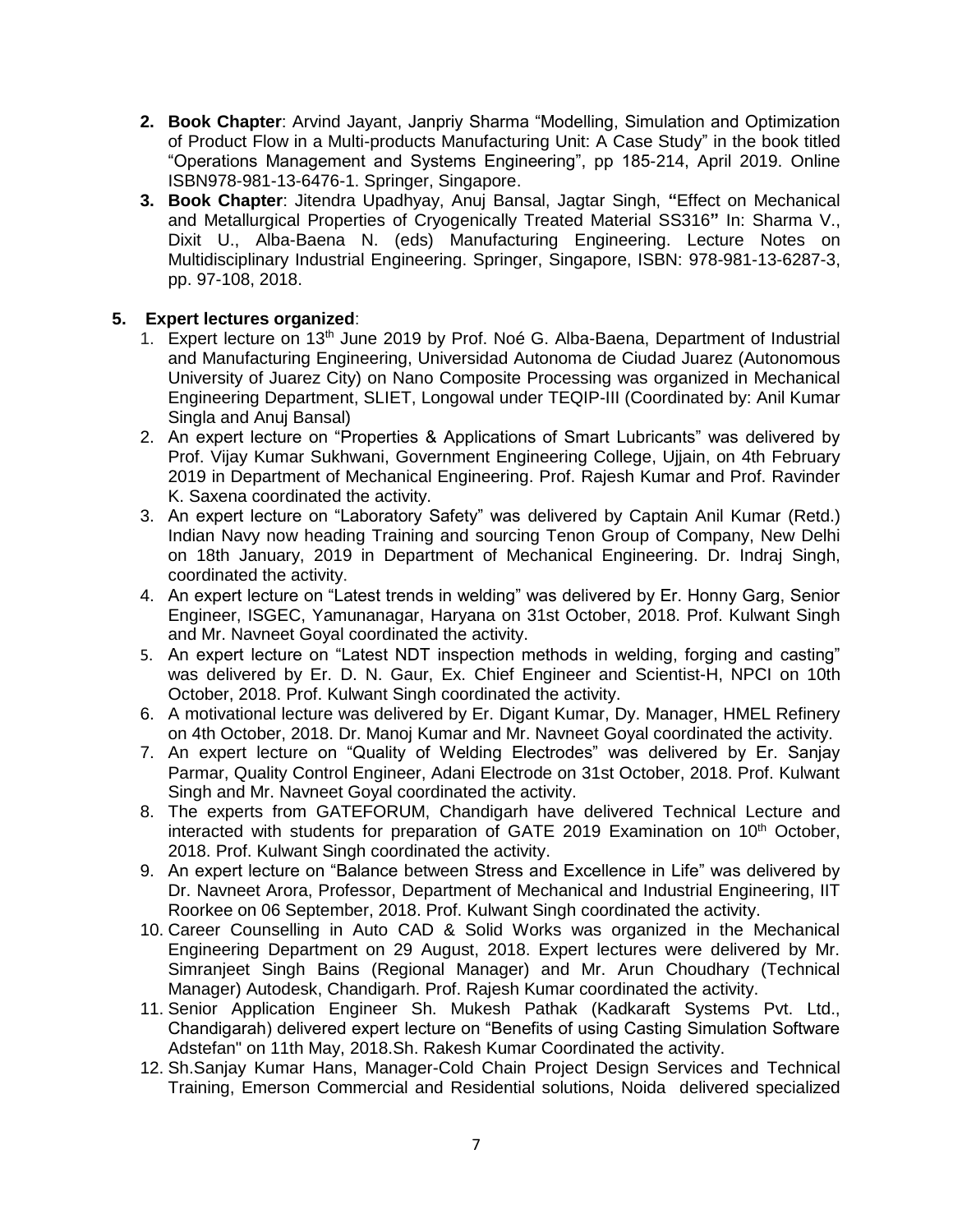lecture, "Current Industrial Standards and practices available in market HVAC" on 16 May 2018. Er. Sumit Kumar, and Er. Ankita Omer, Coordinated the activity.

13. An expert lecture on "Latest Trend in Manufacturing of Railway Coaches" was delivered by Er. S. S. Monga, Works Manager, RCF, Kapurthala on 24 April,2018. Prof. Kulwant Singh coordinated the activity.

| S<br>N<br>$\Omega$ | Name of<br>Faculty<br>(Principal<br>Investigat<br>or)                     | Name of<br>the<br>Funding<br>agency                                          | Title of the Project                                                                                                                                           | Sanctioned<br>order no.                                                                   | Sanct<br>ioned<br>date | Amount<br>Received<br>(In figures) | Amount<br>received<br>(in<br>words) |
|--------------------|---------------------------------------------------------------------------|------------------------------------------------------------------------------|----------------------------------------------------------------------------------------------------------------------------------------------------------------|-------------------------------------------------------------------------------------------|------------------------|------------------------------------|-------------------------------------|
| 1.                 | Rajesh<br>Kumar<br>(Prof. ME)                                             | Funding<br>Agency:<br><b>AICTE</b>                                           | Development of<br>fault identification<br>system for water<br>turbine making<br>use of vibration<br>signal and artificial<br>intelligence                      | Sanction<br>Letter Ref.<br>$No.: 8-$<br>29RIFD/RP<br>$S-$<br>NDF/POLI<br>CY-1/2018-<br>19 | 18/03<br>/2019         | Rs.<br>17,00,000/                  | Sevente<br>en Lac                   |
| 2.                 | Surinder<br>Kumar,<br>A.P (ME)                                            | Funding<br>Agency:<br><b>TEQIP-III</b><br>(Sub<br>compone<br>nt:<br>1.3.2.5  | Tribological<br>investigation of<br>synthesized<br>nanoparticles<br>based composite<br>lubricant.                                                              | Sanction<br>Letter No.:<br>SLIET/Dea<br>n<br>(R&C)/201<br>9/693                           | 26/03<br>/2019         | Rs.<br>1,00,000/-                  | One lac<br>only                     |
| 3.                 | Anuj<br>Bansal,<br>A.P (ME)<br>& Co-PI:<br>Jonny<br>Singla, A.<br>P. (ME) | Funding<br>Agency:<br><b>TEQIP-III</b><br>(Sub<br>compone<br>nt:<br>1.3.2.5) | Design and<br>development of<br>Cavitation test rig<br>to analyse the<br>cavitation erosion<br>of Hydro-<br>machinery steels<br>under surface<br>modifications | Sanction<br>Letter No.:<br>SLIET/Dea<br>n<br>(R&C)/201<br>9/693                           | 26/03<br>/2019         | Rs.<br>1,00,000/-                  | One lac<br>only                     |

# **6. Research projects awarded during the year/ वर्षके दौरान प्राप्त की अनसु धं ान पररयोजनाएं :**

## **7. Conference/STTP/STC/FDP/Workshops/Seminars Organized by the department/**

| S<br><b>No</b> | Name of the<br>program                       | Duration                            | No of<br>particip<br>ants | Sponsoring<br>Agency if<br>anv | Remarks                                                                               |
|----------------|----------------------------------------------|-------------------------------------|---------------------------|--------------------------------|---------------------------------------------------------------------------------------|
|                | <b>Technology Day</b><br>Event<br>(Workshop) | One Day,<br>7th<br>February<br>2019 | 40                        |                                | Co-ordinated<br>by the Prof. Rajesh Kumar,<br>HOD(ME) and Prof.<br>Ravinder K. Saxena |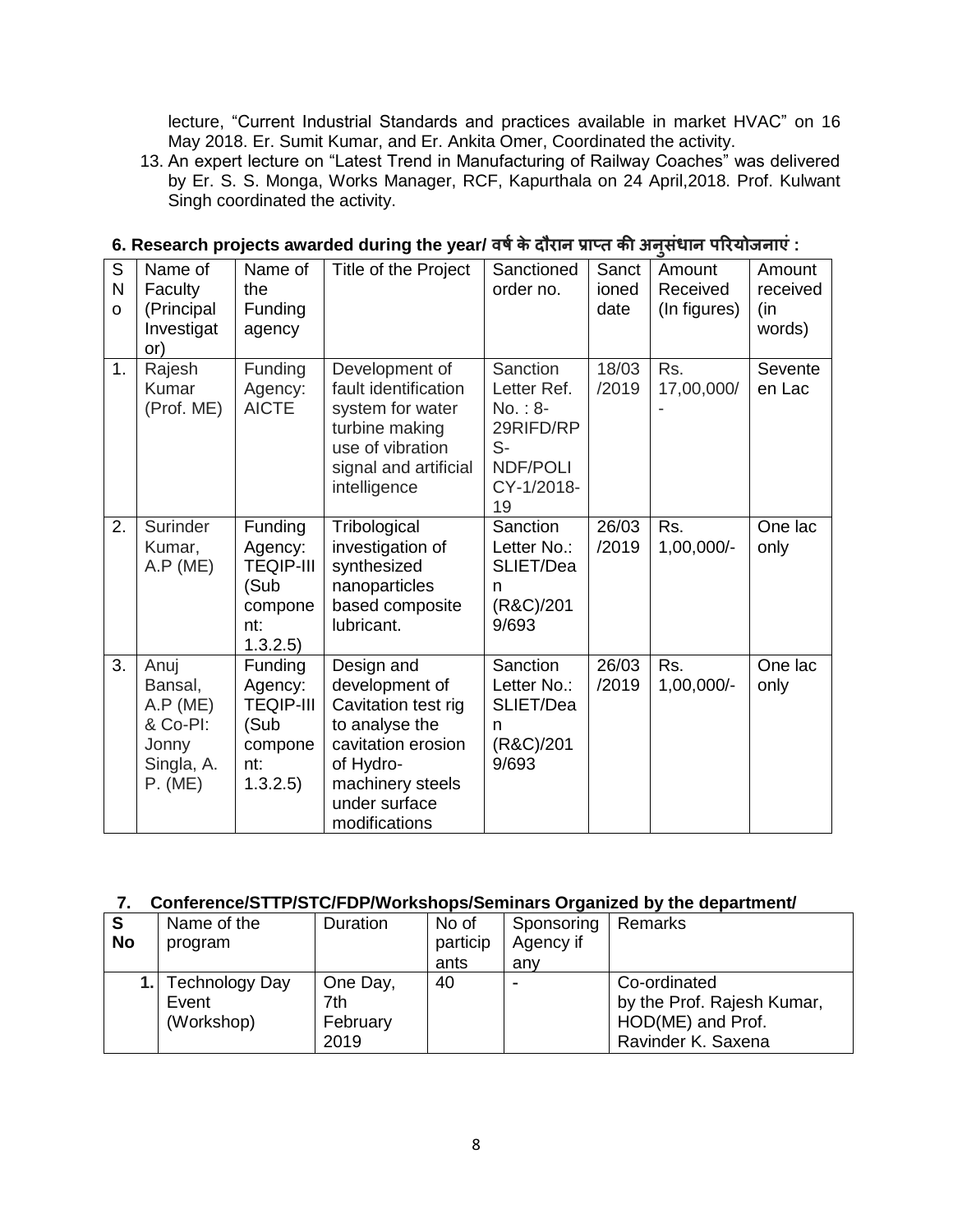|    | 2. Recent Trends in<br>Mechatronics and<br>Robotics (RTMR-<br>2018) (STC) | 10-14 Dec.<br>2018.      | 35  | <b>TEQIP III</b>                                   | Coordinated by Dr. Sunil<br>Kumar and Dr. Vivek Kumar                                                                                                       |
|----|---------------------------------------------------------------------------|--------------------------|-----|----------------------------------------------------|-------------------------------------------------------------------------------------------------------------------------------------------------------------|
| 3. | Efficient<br>Energy<br><b>Building Materials</b><br>(Workshop)            | One day, 29<br>Oct.2018  | 111 | PEDA and<br><b>BEE</b>                             | Chairmanship of Prof. Rajesh<br>Kumar HOD(ME),<br>Convener Dr. Indraj Singh,<br><b>Coordinator Mr. Sumit</b><br>Kumar,<br>Co-coordinator Dr. Sunil<br>Kumar |
| 4. | <b>Solid Works</b><br>(Workshop)                                          | One day, 30<br>Sep. 2018 | 136 | <b>SMES</b><br>Mechanical<br>Engg.<br><b>SLIET</b> | Coordinated by Mohammad<br>Majid                                                                                                                            |

### **8. Training Programmes held for teachers and staff/**

| S.<br>No. | Name of the<br>program | Duration | No of<br>participant | Sponsori<br>ng | Remarks                           |
|-----------|------------------------|----------|----------------------|----------------|-----------------------------------|
|           |                        |          | s                    | Agency if      |                                   |
|           |                        |          |                      | anv            |                                   |
|           |                        |          |                      |                |                                   |
|           | Training<br>on I       | One Day  | 20                   | Self           | Radical Scientific<br>Equipment   |
|           | Micro<br>Digital       | 28.06.   |                      |                | department<br>Ltd.<br>for<br>Pvt. |
|           | <b>Vickers</b>         | 2019     |                      |                | faculty/staff. The program was    |
|           | <b>Hardness</b>        |          |                      |                | organized by Rakesh Kumar,        |
|           | Tester                 |          |                      |                | Associate Professor (ME).         |

### **9. Linkage with industry**

Time to time faculty members visit industries for discussion of issues related to industrial problems, training and placement of the students.

Faculty members of the department visited Chamber of Industrial and Commercial Undertakings (CICU), Ludhiana on 7<sup>th</sup> of June 2019 and met its General Secretary and MD of M/s New Swan Industries, Mr. Upkar Singh Ahuja,.

Industrial visits for the students are also organized.

- i. An employability Skill test for Mechanical engineering students under TEQIP-III was organized during 15<sup>th</sup>-18th Oct.2018. The event was coordinated by Dr. Indraj Singh
- ii. The Students of GME 2016 Batch went for an industrial visit at the Shreyans Industries Ltd. Ahmedgarh on 15 May 2018. Faculty of the department Dr. Manoj Goyal and Mr. Jonny Singla accompanied the students.
- iii. The Students of GWT 2015 visited Rail Coach Factory, Kapurthala on 12 May 2018. Dr. Manoj Goyal accompanied the students.
- iv. The Students of PGWLF-17, GWT-16, and GWT-17 visited ISJEC, Yamunanagar on 4 May 2018. Mr. Navneet Goyal and Mr. Vijander Singh accompanied the students.

### **10. Collaborative activities**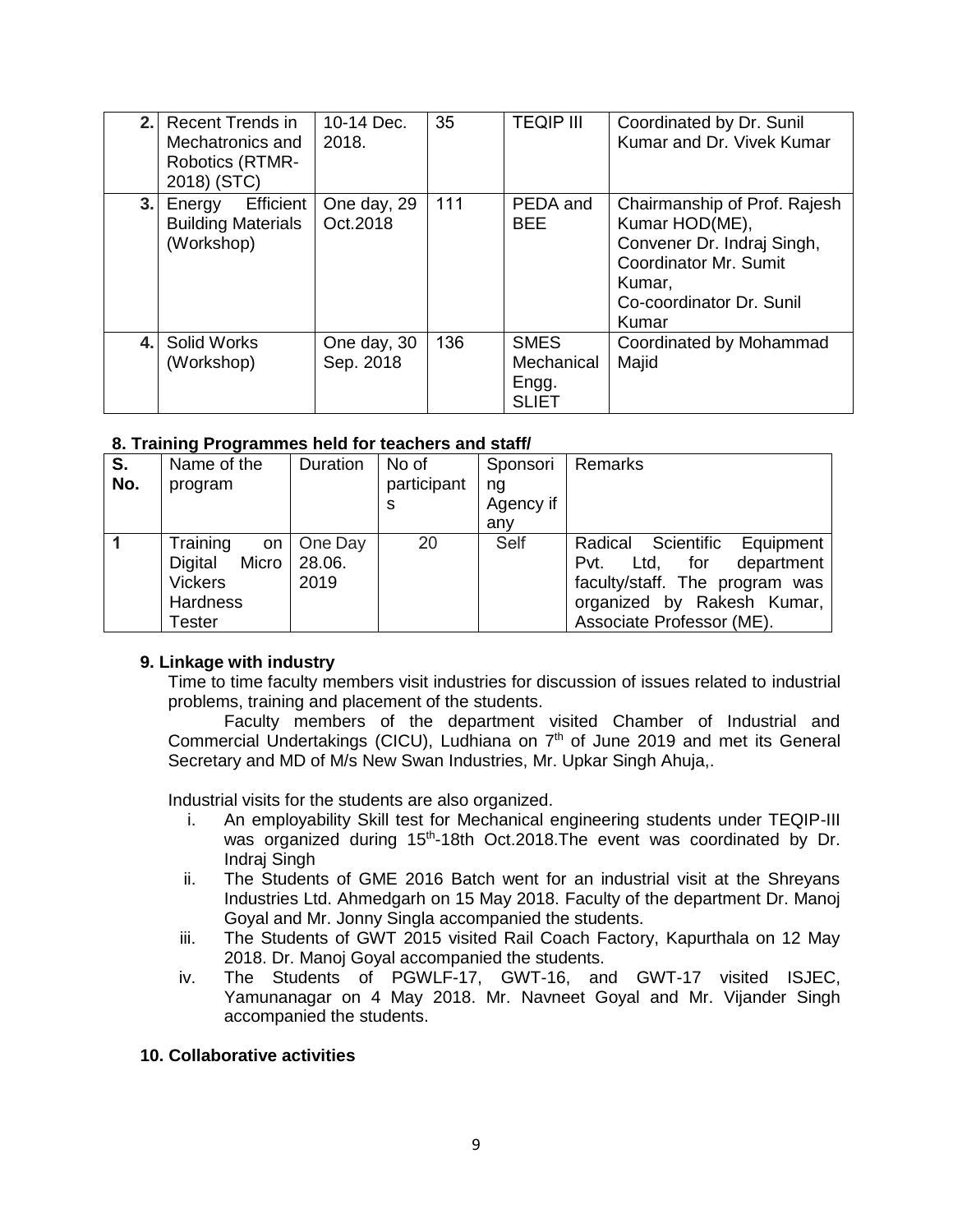- 1. One week short term course on "Research Methodology" sponsored by TEQIP-III was jointly organized by Mechanical Engineering Departments of NIT Uttarakhand, MNIT Jaipur and SLIET Longowal from 27<sup>th</sup> May to 31<sup>st</sup> May 2019.
- 2. Mechanical Engineering Department of SLIET, Longowal has organized 2nd International Conference "New Frontiers in Engineering, Science and Technology" (NFEST-2019) on the theme Advances in Mechanical Engineering in association with NIT Kurukshetra, Delhi Technological University, NIT Srinagar and Society for Fusion of Science & Technology. The Conference was held at National Institute of Technology (NIT) Kurukshetra campus during February 18-22, 2019.
- 3. ISHRAE student chapter was started in collaboration with ISHRAE Chandigarh Chapter on 12/10/2018. Sh. Sumit Kumar and Ms. Ankita Omer shall act as Faculty Coordinators.

### **11. Curricular achievement & Co-curricular achievement**

Activities held by IEI, Kolkata-SLIET Students Chapter (Diploma) under guidance of Faculty advisor Mr. Rakesh Kumar. (01 April 2018-31 March 2019)

| S.No. | Name of Events Organized                     | Dated      |
|-------|----------------------------------------------|------------|
| 1.    | Poster Competition on Art & Craft            | 21-04-2018 |
| 2.    | <b>Cultural Events</b>                       | 08.05.2018 |
| 3.    | <b>Certificate Distribution Ceremony</b>     | 08.052018  |
| 4.    | Lecture on CAD Craft Simulation Software     | 11.05.2018 |
| 5.    | <b>Technical General Knowledge Quiz</b>      | 13-8-2018  |
| 6.    | <b>Technical General Science Quiz</b>        | 14-8-2018  |
| 7.    | <b>Certificate Distribution Ceremony</b>     | 28.09.2019 |
| 8.    | <b>Cultural Events</b>                       | 28.09.2019 |
| 9.    | <b>Group Discussion</b>                      | 30.09.2018 |
| 10.   | <b>Technical Fun Games</b>                   | 30.09.2018 |
| 11.   | Swachh Bharat Abhiyan (PPT)                  | 02-10-2018 |
| 12.   | Swachh SLIET Abhiyan                         | 02-10-2018 |
| 13    | <b>Bharat Scouts &amp; Guides</b>            | 10.10.2018 |
| 14    | <b>Mathematician Athletic</b>                | 19.01.2019 |
| 15    | <b>Treasure Hunt</b>                         | 23.02.2019 |
| 16    | Max Hospital Health Camp Assisted at Sangrur | 24.02.2019 |
| 17    | Truth-lie & Balloon Race                     | 02.03.2019 |

### ii. **Inauguration Ceremony of "Wall of Kindness"**

Happy club launched new project named **"WALL OF KINDNESS**" in SLIET campus on 28.02.2019. Hon'ble Director inaugurated WALL OF KINDNESS in Faculty Club.

A little effort can make a difference, and Wall of Kindness is a unique design to unify us with our brothers and sisters who need our help. Wall of Kindness project is a charity work phenomenon and a kind of welfare aimed at encouraging people to donate miscellaneous useful things.

### **If you don't need it, leave it,**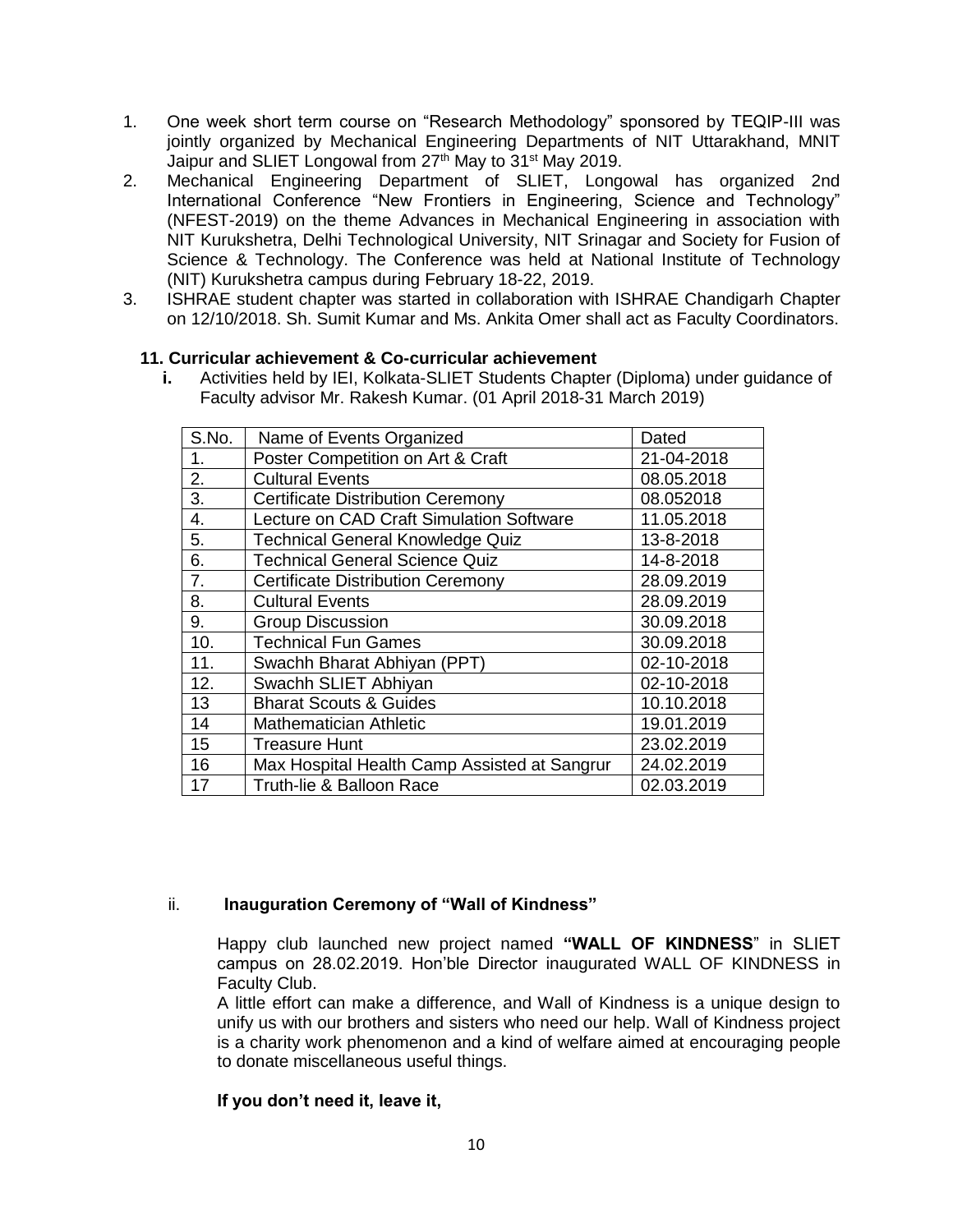### **If you need it, take it.**

#### **12. Any other salient achievements by faculty /staff/Research scholars/students a) Awards/ Prizes won by students and faculty**

**i. EFFICYCLE- 2018**

Team "Green Rangers 2018" under guidance of Dr Shankar Singh, Professor (Mechanical) as Faculty Advisor, fabricated a three-wheeled hybrid human powered vehicle and participated in "Efficycle 2018"- a student competition conducted by Society of Automotive Engineers Northern India section (SAE-NIS) organized during 09-13 October 2018 at Lovely Professional University (LPU), Jalandhar. The team bagged Overall Winner and got a cash award of ₹1 Lakh in addition to Durability Winner (prize money - ₹30,000); Cost Award (prize money - ₹20,000) and Drive Excellence Award (Prize Money- ₹10,000). Abhijeet Singh, Umer Jameel and Iqbal Singh led the team as its Captain, Vice-Captain and facilitator respectively.



### **ii. BAJA SAE INDIA 2019**

Team **"Junkyard Warriors"** consisting of 19 members under guidance of Dr Shankar Singh, Professor (Mechanical) as Faculty Advisor (FA) fabricated a four-wheeled single-seater all-terrain vehicle (ATV) and participated in Baja SAE India 2019 organised during March 06 –10, 2019 at Indian Institute of Technology (IIT), Ropar (Punjab). The Team led by Abhishek Tiwari as its captain and Arshvir Singh Sidhu as driver and its Vice-captain displayed highest 40 laps in the endurance race of four hours. The team bagged the 'Durability Award' and 'Pride of Punjab' award (Punjab & Chandigarh) along with cash prize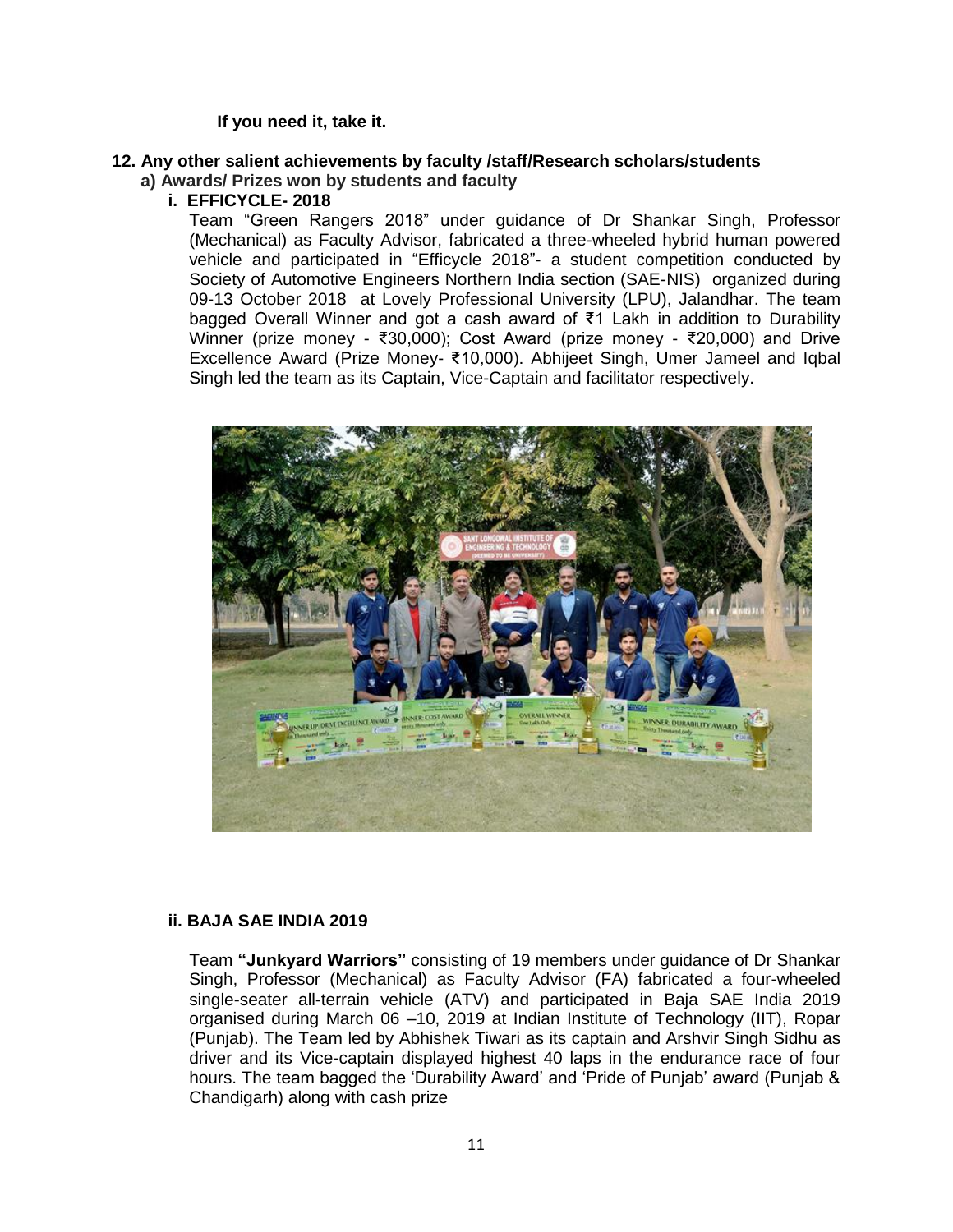

### **iii. INTERNATIONAL GO-KART CHAMPIONSHIP- 2019**

The team 'Juggernauts' consisting of 20 students of the department under guidance of Dr Shankar Singh, Professor (Mechanical) as Faculty Advisor fabricated the Go-Kart and participated in International Go Kart Championship (IGC - 2019**)** held during15-18 March 2019 at Lovely Professional University, Jallandhar. The team bagged 'Best Build Quality Winner' in addition to Runnerup Overall Championship's Winner Trophy and Endurance 1<sup>st</sup> Runner Up Trophy along with cash prizes



### **iv. EGVC 2019**

The team "Green Rangers 2019" under guidance of Dr Shankar Singh, Professor (Mechanical) as Faculty Advisor fabricating a three-wheeled hybrid human powered vehicle and participated in "EGVC 2019"- a student competition by Society of Automotive Engineers Western India section (SAE-WIS) held during 03-06 April, 2019 at LD College of Engineering, Ahmedabad. The team bagged Overall Winner of EGVC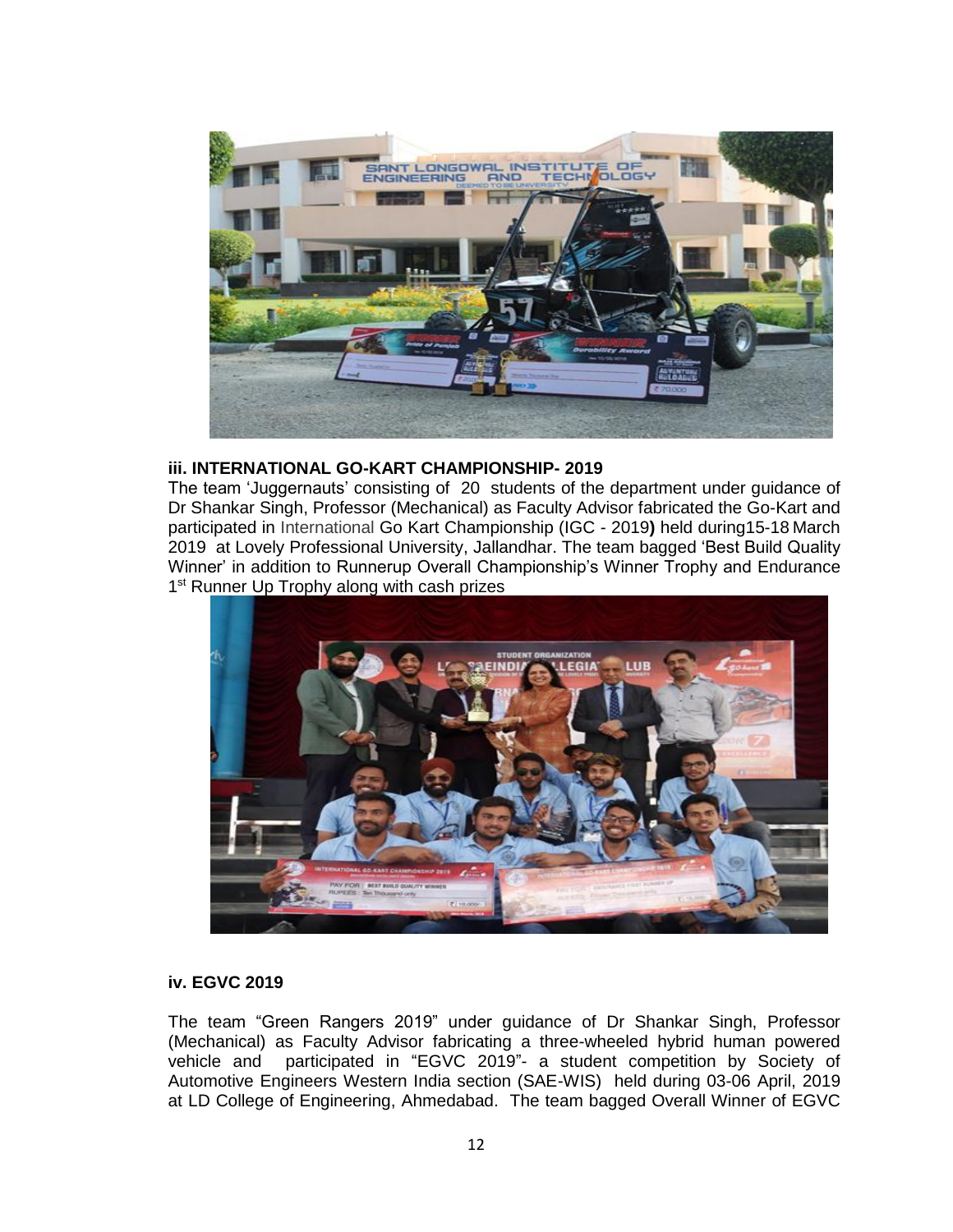2019 in addition to Endurance Winner; Maneuverabilty Award and Best Design Runnerup Award.



**v. Mr. Jastej Singh**, Ph.D. Scholar working under the supervision of Dr. A.S. Shahi, Deptt. of Mechanical Engineering participated in AWSAR (Augmenting Writing Skills for Articulating Research) 2018- a National competition organized by the Department of Science and Technology (DST), Government of India. His research story entitled "Welding research: Effect of joint design on the corrosion resistance of welds" was selected among the 100 selected stories (*ranked 33rd*) and won a cash prize of Rs.10,000/- along with a certificate as consolation prize in the Popular Science Writing on National Science Day, 28<sup>th</sup> February, 2019.

### **b) Any other**

**i.** 1 1<sup>st</sup> edition of National Level Social Festival (Social Fest-2019) on the theme "Engage, **Motivate & Empowerment of Youth**" was organized during April 11-13, 2019. It was aimed at instilling a sense of responsibility towards the society among the youth by display of various events, exhibitions, lectures, workshops and competitions organized in the festival under chairmanship of Dr. Arvind Jayant, Associate Professor (Mechanical Engineering).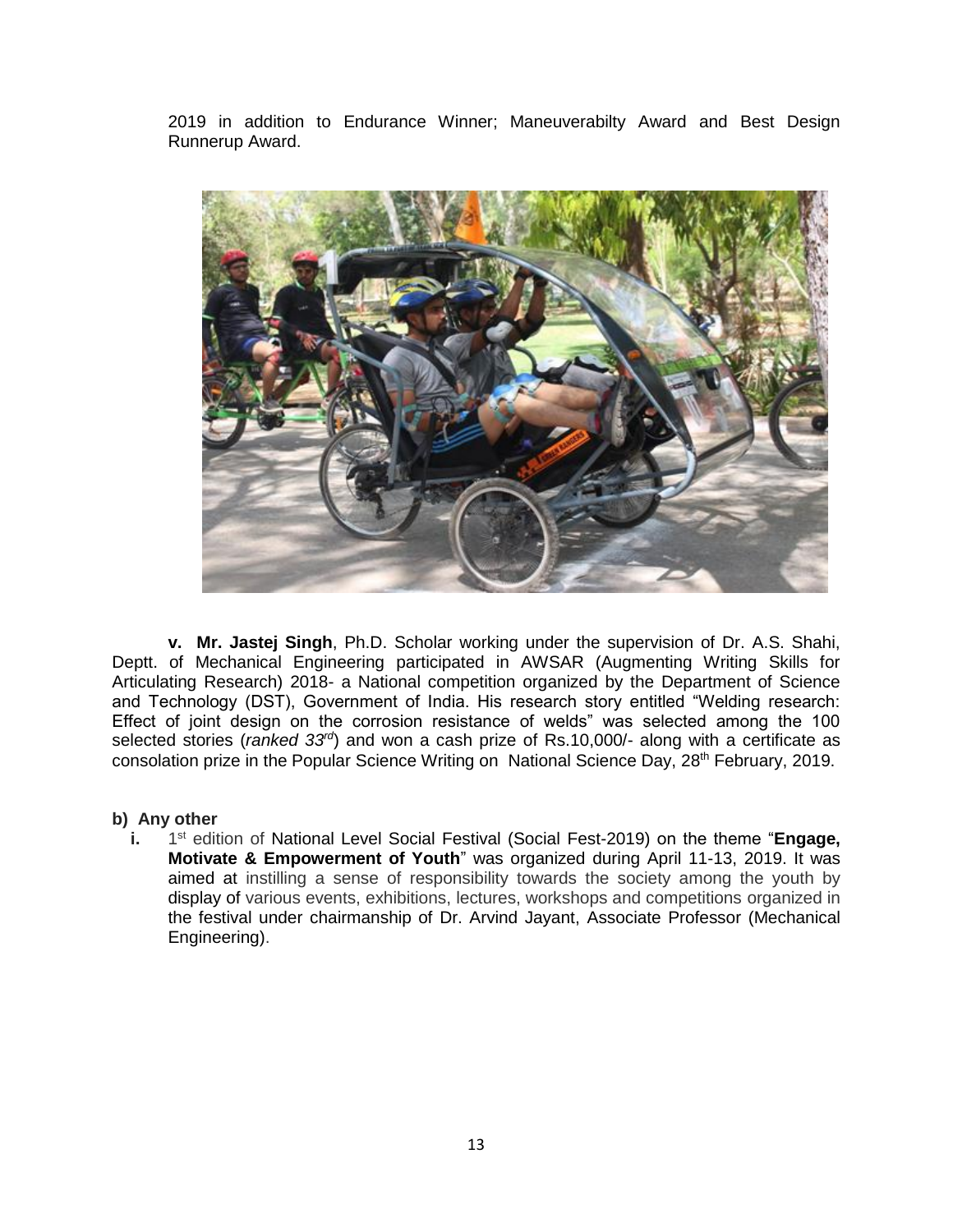

### **ii. Nipun Rover Testing Camp organized by Bharat Scouts & Guides Coordinator (BSG): Jonny Singla**

A team of 47 students led by Coordinator (BSG) Mr. Jonny Singla, AP (ME) and Mr. Sunil Bansal, AP (EIE) participated in Nipun Rover testing camp organized by Bharat Scouts & Guides, Punjab during the period on and from March 17- 21, 2019 at Baba Hardyal Singh, Natural Re-treat Park, Sheilgaon (H.P.)**.** The students grouped into 8 crew teams named after martyrs and freedom fighters were made aware of camping rules, service to humanity, duty, punctuality and sanitation etc. through display of events like trekking, knot preparation, first aid and gadget during rescue operation, campfire, prayer, flag song, and crew leader meeting etc.



Trekking event **A** scene of rescue operation

iii. National Voter's Day was celebrated on 25th January 2019 in Department of Mechanical Engineering. The complete procedure for registration as a voter was explained by the experts. Prof. Kulwant Singh coordinated the activity.